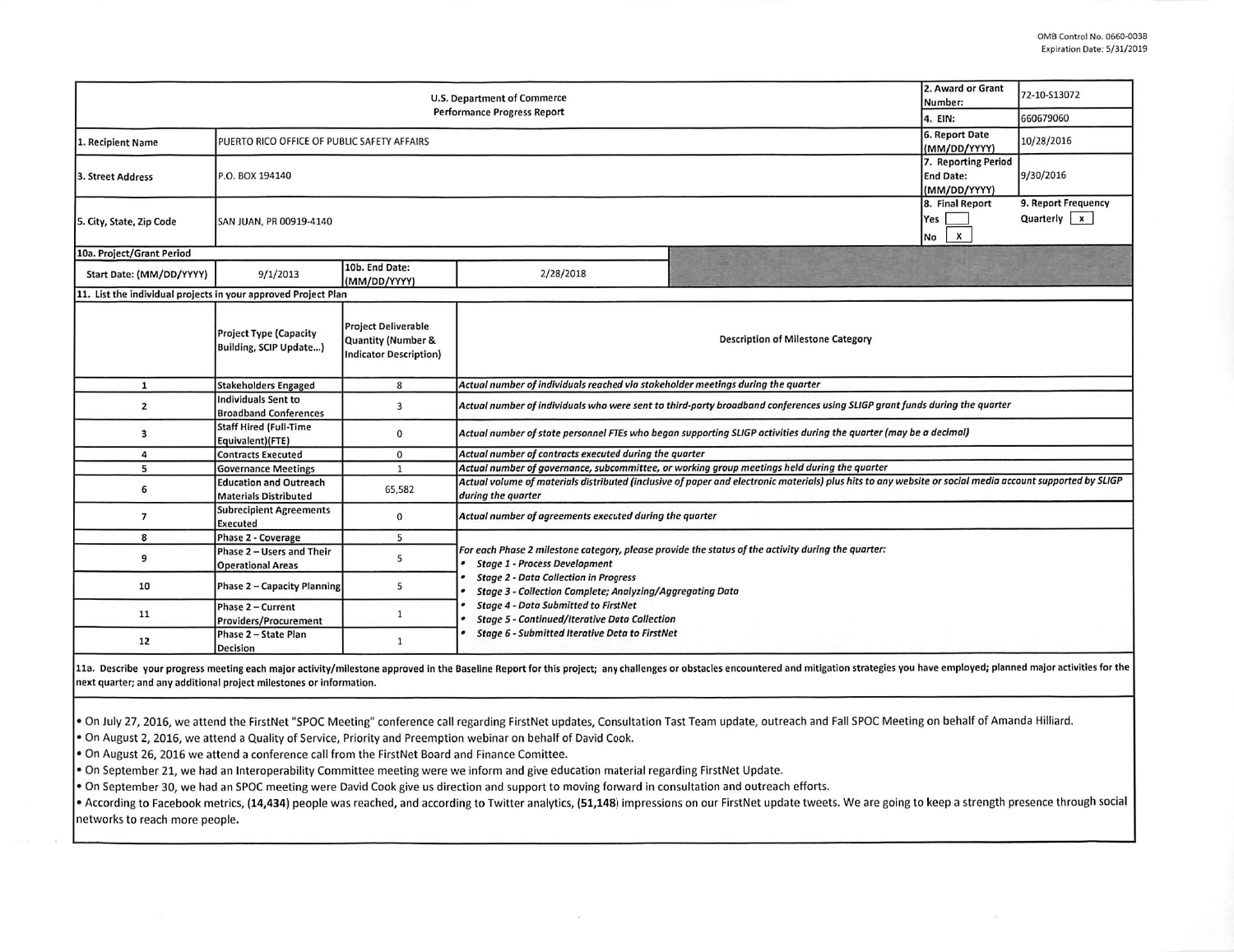$\mathcal{A}$ 

11b. If the project team anticipates requesting any changes to the approved Baseline Report in the next quarter, describe those below. Note that any substantive changes to the Baseline Report must be approved by the Depart commerce before implementation.

 $\sim$ 

## No changes anticipated.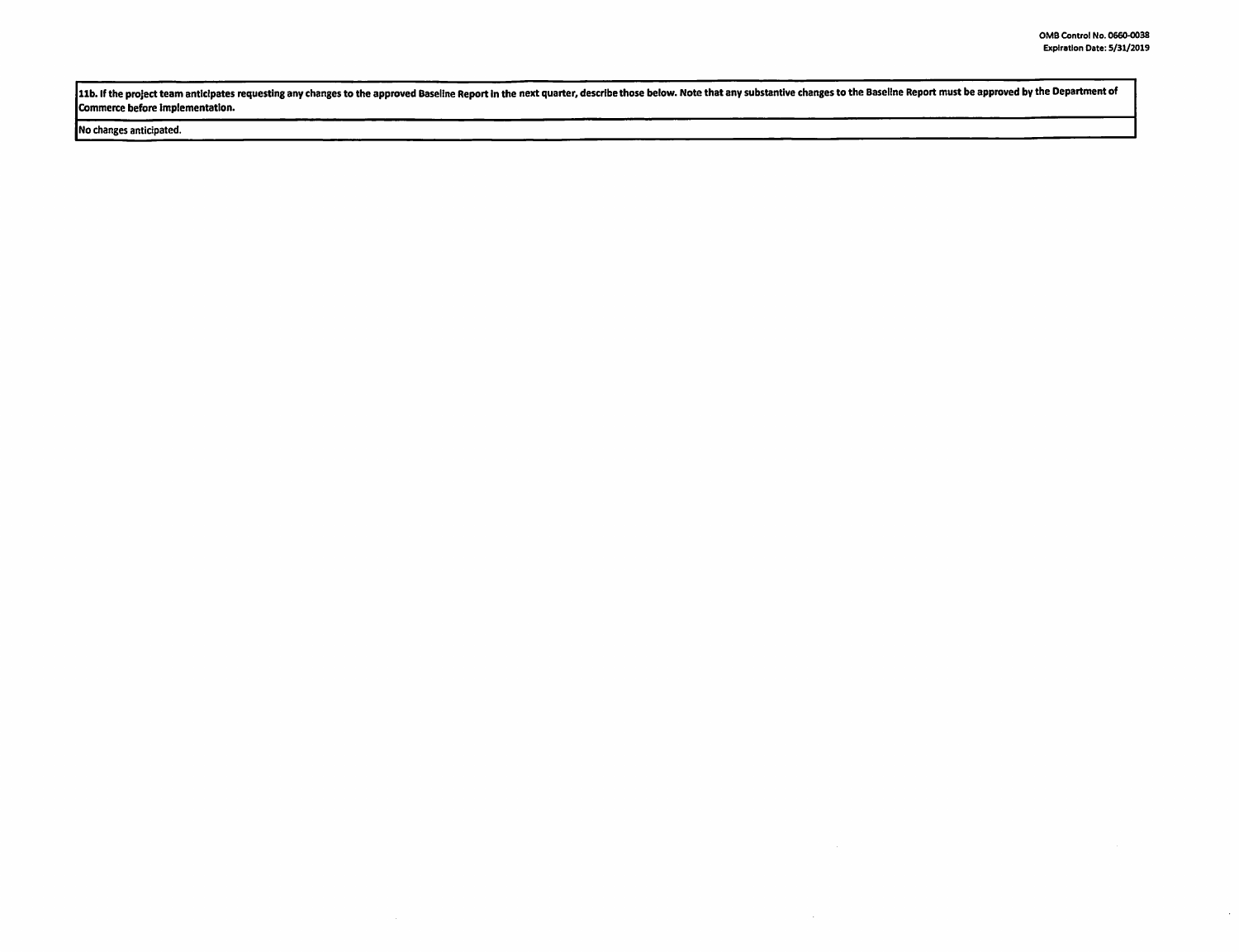11c. Provide any other information that would be useful to NTIA as it assesses this project's progress.

In the last years most people engage In social networking on a daily basis, we use this tools to reach more people and bring updated information about FirstNet to the public safety community.

lid. Describe any success stories or best practices you have Identified. Please be as specific as possible.

Over 14 thousand people were rechead in facebook, also we answer their questions, and give to them the most updated information about FirstNet. In just one week on Twitter, we gain over 40 thousand impressions, people who see our tweets, now know more about what is FirstNet and it promises to build a unique broadband network dedicated to Public Safety.

12. Personnel

12a. If the project is not fully staffed, describe how any lack of staffing may Impact the project's time line and when the project will be fully staffed.

| 12b. Staffing Table - Please include all staff that have contributed time to the project. Please do not remove individuals from this table. |                                                    |                                                                                      |                                                                                                                                        |                      |                                             |                   |                 |                                                |                                                 |
|---------------------------------------------------------------------------------------------------------------------------------------------|----------------------------------------------------|--------------------------------------------------------------------------------------|----------------------------------------------------------------------------------------------------------------------------------------|----------------------|---------------------------------------------|-------------------|-----------------|------------------------------------------------|-------------------------------------------------|
| <b>Job Title</b>                                                                                                                            | FTE%                                               |                                                                                      | <b>Project (s) Assigned</b>                                                                                                            |                      |                                             |                   |                 |                                                |                                                 |
| <b>SLIGP Program Manager</b>                                                                                                                | 100%                                               |                                                                                      | Develop and coordinate outreach and educations plans to Puerto Rico public safety community and completing progress reports. SLIGP-POC |                      |                                             |                   |                 |                                                |                                                 |
| <b>Grant Administrator</b>                                                                                                                  | 30%                                                |                                                                                      | Provide grant management support, managing the project's budget, and ensuring that the grant activities are completed on time.         |                      |                                             |                   |                 |                                                |                                                 |
| <b>Financial Coordinator</b>                                                                                                                | 25%                                                | Produce financial statements, oversight transactions and implementing audit systems. |                                                                                                                                        |                      |                                             |                   |                 |                                                |                                                 |
| <b>SWIC</b>                                                                                                                                 | 20%                                                | Implementation a statewide vision for interoperability.                              |                                                                                                                                        |                      |                                             |                   |                 |                                                |                                                 |
| <b>SPOC</b>                                                                                                                                 | 0%                                                 | Primary point of contact for NTIA and FirstNet                                       |                                                                                                                                        |                      |                                             |                   |                 |                                                | No longer charged to<br><b>ISLIGP</b>           |
| 13. Subcontracts (Vendors and/or Subrecipients)                                                                                             |                                                    |                                                                                      |                                                                                                                                        |                      |                                             |                   |                 |                                                |                                                 |
| 13a. Subcontracts Table - Include all subcontractors. The totals from this table must equal the "Subcontracts Total" in Question 14f.       |                                                    |                                                                                      |                                                                                                                                        |                      |                                             |                   |                 |                                                |                                                 |
| Name                                                                                                                                        | <b>Subcontract Purpose</b>                         |                                                                                      | Type<br>(Vendor/Subrec.)                                                                                                               | RFP/RFQ Issued (Y/N) | <b>Contract</b><br><b>Executed</b><br>(Y/N) | <b>Start Date</b> | <b>End Date</b> | <b>Total Federal Funds</b><br><b>Allocated</b> | <b>Total Matching Funds</b><br><b>Allocated</b> |
| Cybertech Solutions                                                                                                                         | Outreach and Educational Efforts - Web Design      |                                                                                      | Vendor                                                                                                                                 | $\bullet$            | v.                                          | 2/1/2016          | 5/31/2017       | \$44,662.00                                    | \$8,058.00                                      |
| Lex Santos                                                                                                                                  | Project Management/Technical Advisor               |                                                                                      | Vendor                                                                                                                                 | Interviews           | v                                           | 8/17/2015         | 8/31/2016       | \$103,600.00                                   | \$0.00                                          |
| Andrés F. Márquez                                                                                                                           | <b>Data Collector</b>                              |                                                                                      | Vendor                                                                                                                                 | Interviews           | v                                           | 8/17/2015         | 9/30/2015       | \$4,800.00                                     | \$0.00                                          |
| Frances T. Vázquez                                                                                                                          | Data Collector                                     |                                                                                      | Vendor                                                                                                                                 | <b>Interviews</b>    | v                                           | 8/17/2015         | 9/30/2015       | \$4,800.00                                     | \$0.00                                          |
| <b>TBD</b>                                                                                                                                  | Planning/Legal Consultant/Engineering Organization |                                                                                      | Vendor                                                                                                                                 | N                    | N                                           | <b>TBD</b>        | <b>TBD</b>      | \$401,381.00                                   | \$185,885.00                                    |
| TBD <sup>1</sup>                                                                                                                            | Outreach and Educational Efforts                   |                                                                                      | Vendor                                                                                                                                 | N                    | N                                           | <b>TBD</b>        | <b>TBD</b>      | \$224,837.00                                   | \$40,567.00                                     |
| <b>TBD</b>                                                                                                                                  | Legal Services                                     |                                                                                      | Vendor                                                                                                                                 | N                    | N                                           | <b>TBD</b>        | <b>TBD</b>      | \$12,000.00                                    | \$0.00                                          |
| TBD                                                                                                                                         | <b>Grant Writing Services</b>                      |                                                                                      | Vendor                                                                                                                                 |                      | $\check{}$                                  | 3/14/2013         | 6/30/2013       | \$10,200.00                                    | \$0.00                                          |
| 13b. Describe any challenges encountered with vendors and/or subrecipients.                                                                 |                                                    |                                                                                      |                                                                                                                                        |                      |                                             |                   |                 |                                                |                                                 |
| None                                                                                                                                        |                                                    |                                                                                      |                                                                                                                                        |                      |                                             |                   |                 |                                                |                                                 |